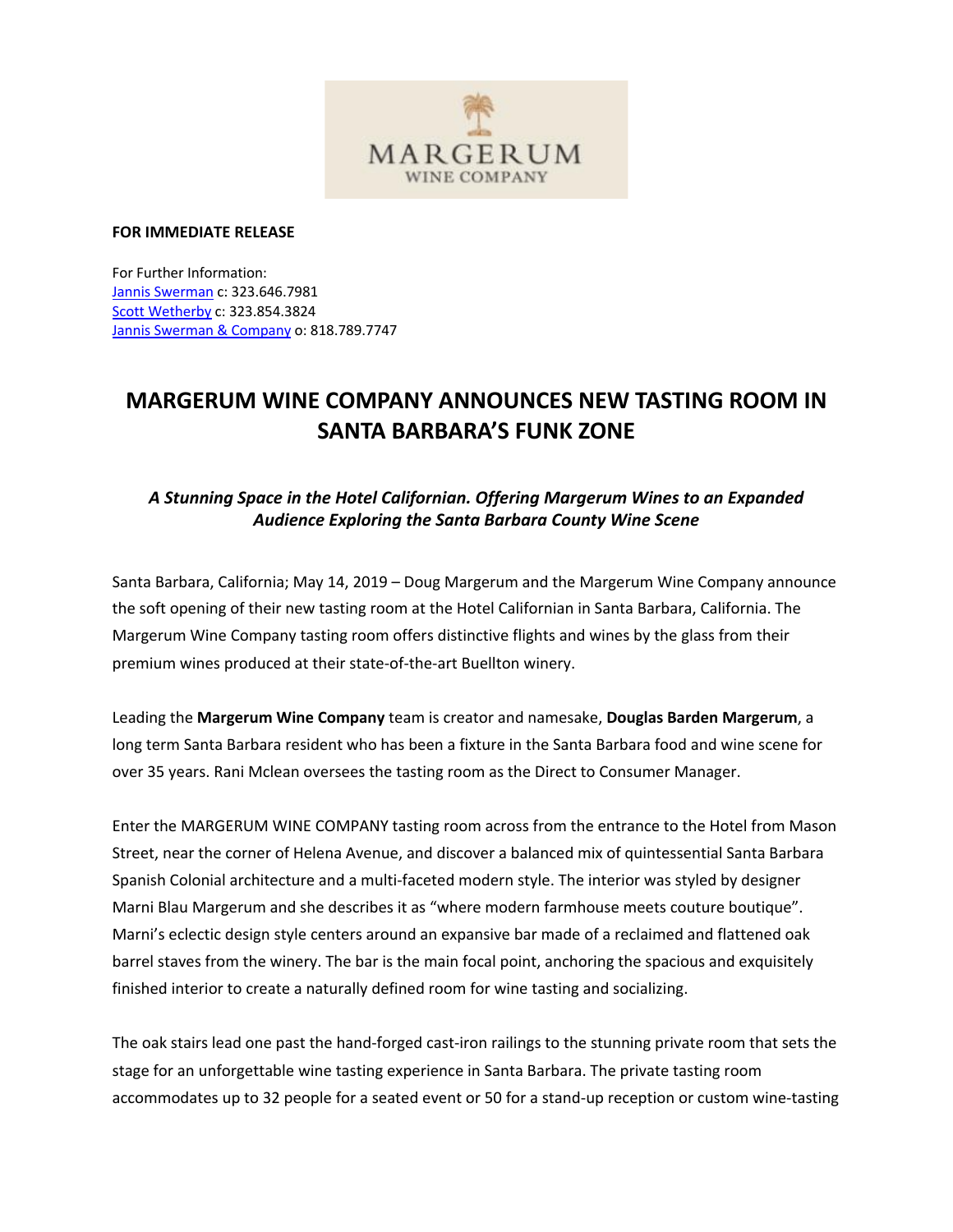menu. Crafty details and sky-high ceilings are accented by the crimson red velvet curtains on the mezzanine, providing a cozy lounge for wine club members and for larger groups with reservations. Private lunches or dinner parties are available for an exceptional wine and dining experience.

The beautiful outdoor patio boasts a spectacular vantage point for lounging, wine tasting and peoplewatching. The patio can also be transformed into a private space for exclusive events day or night, which can accommodate up to 24 guests for an alfresco experience at this quintessential Santa Barbara wine tasting venue.

The wines are produced from their Estate vineyard and from purchased top Santa Barbara County growers to create hand-crafted wines that are indicative of the region, showcasing individual characteristics and personality of each terroir. The scale of production is kept at a level where they can touch and know the wine as it is raised to the bottle. The standards of quality are measured by their own criteria (not by external sources) and they only make wines they personally enjoy – some to drink young; others for long aging in cool cellars for future generations to enjoy.

Margerum produces several different wine varietals, including **Sybarite** Sauvignon Blanc; **UBER** Syrah (a blend of Syrah grapes from Santa Barbara County's best vineyards); **Riviera Rosé** (made primarily from Grenache grapes); the flagship Rhône Varietal Red Blend **M5** (blended from Grenache, Syrah, Mourvèdre, Cinsault and Counoise grapes); the **M5 White** (blended from Grenache Blanc, Roussanne, Marsanne, Viognier and Vermentino); and **Amaro** – a fortified wine made from Herbs (Sage, Thyme, Marjoram, Parsley, Lemon Verbena, Rosemary, and Mint), Barks, Roots, Dried Orange Peels, Barrel-Aged Brandy and Caramelized Simple Syrup. Currently, the Margerum Wine Company produces about 16,000 cases a year.

The Tasting Room will be its ever-changing menu featuring rare bottlings and excellent older vintages of Margerum Wines. For those seeking a more refined experience, the Margerum Wine Company offers customized **Private Winemaker Tastings** with **Doug Margerum** by appointment.

The **Margerum Wine Company** tasting room is open daily from 11 p.m. – 7:00 p.m., and by appointment, as they work to complete finishing touches on the interior décor and other enhancements to the space. A **Grand Opening** for the public is planned for June with details to be announced soon.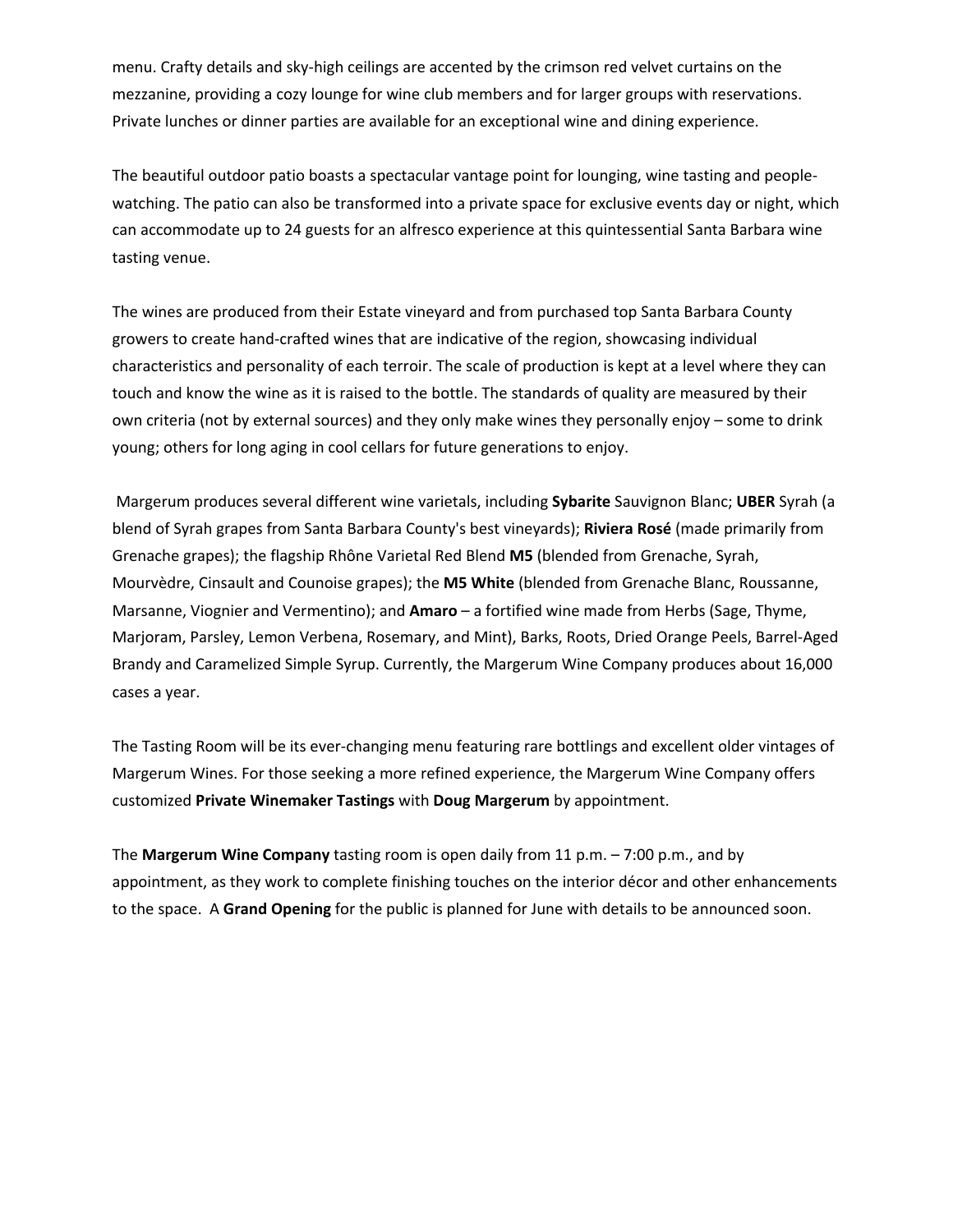

*Margerum Wine Company Tasting Room – Photo Credit Macduff Everton*



*The Margerum Tasting Room Team – Photo Credit Macduff Everton*

#### ABOUT MARGERUM WINE COMPANY:

MARGERUM WINE COMPANY produces limited quantities of wines made from grapes grown both on their estate vineyard and grapes purchased from other top vineyards from in and around Santa Barbara County. The 18-acre estate vineyard is planted exclusively to Rhône grape varietals. The acreage is divided between limestone hillsides and gravelly alluvial flatlands along Alamo Pintado Creek. The wines are made at their state-of-the-art winery located on Industrial Way in Buellton. Owner and Director of Winemaking, Douglas Barden Margerum, works with the top vineyards from the cool, eastern end of the valley in Happy Canyon to the western end's cold vineyards of Sta. Rita Hills. Doug carefully selects the vineyards with meticulous attention to detail in all factors influencing the ultimate quality of the wines, including pruning, soil, climate, and farming methods. MARGERUM WINE COMPANY is committed to creating hand-crafted wines using only the highest quality grapes in order to make wines that are indicative of the place where they are grown. They strive to make wines naturally, to make wines that have individual characteristics and to make wines with personality. The scale of production is kept at a level where they can touch and know the wine as it is raised to the bottle – the antithesis of mass production. The standards of quality are measured by their own rigid criteria – not by external sources. They make wines they personally enjoy –